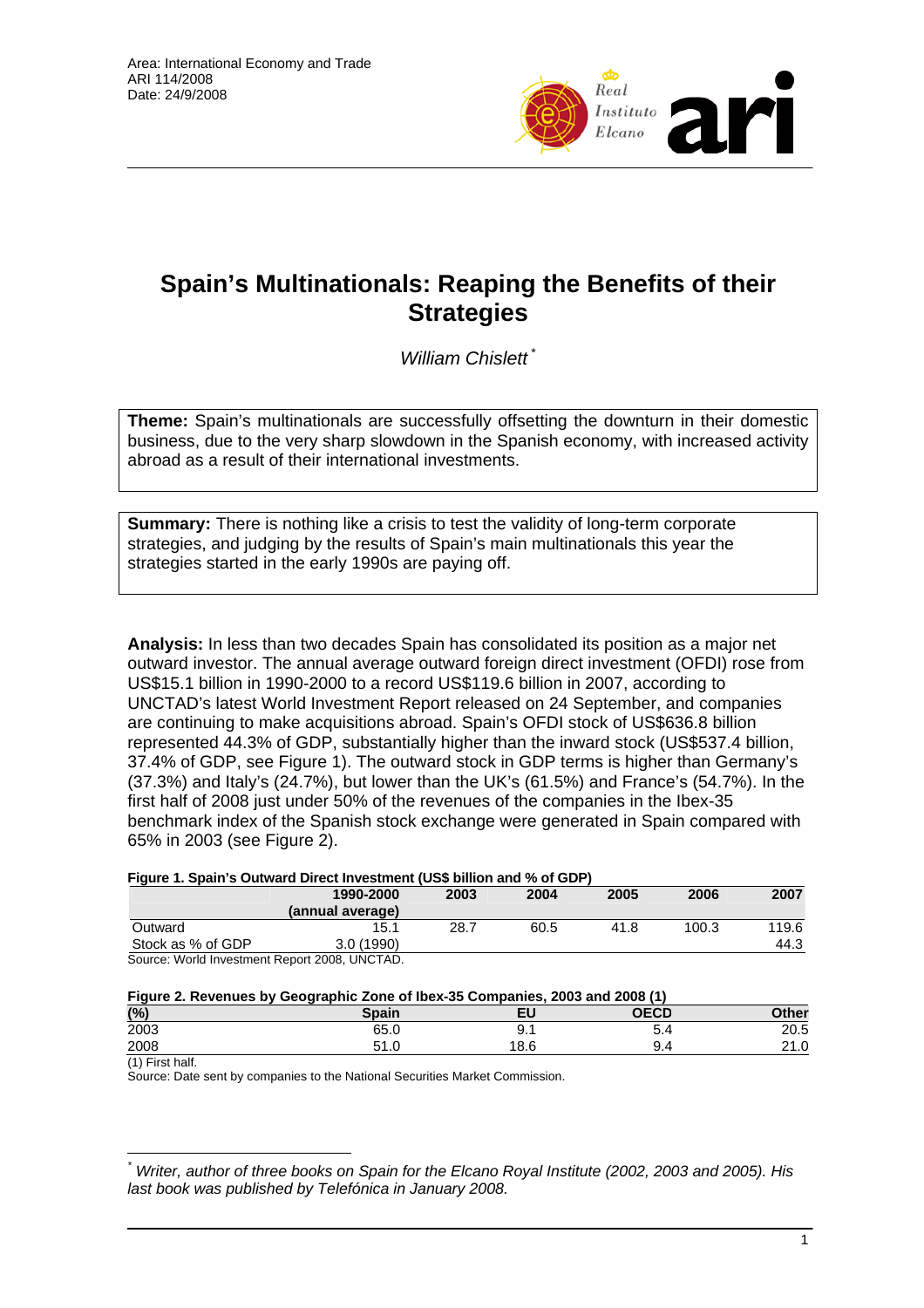

In the case of the steel company Acerinox, with plants in the US and South Africa, close to 90% of its revenues in the first half came from abroad, over 70% in the case of Cintra, more than 60% for Abengoa, Telefónica, Ferrovial and Santander and more than 50% for Repsol YPF and Iberdrola (see Figure 3). The sales in the international stores of Inditex, the fashion retailer, accounted for 65.2% of the total. The group's eight concepts opened 249 stores between 1 February and 31 July around the world and commenced activity in two new markets –Ukraine and South Korea–. The share of total sales from stores in Asia and Eastern Europe has risen from 11% to 17% over the last two years.

| Figure 3. Spanish Companies and Banks: % of Total Sales from Abroad (1) |  |  |  |
|-------------------------------------------------------------------------|--|--|--|
|                                                                         |  |  |  |

| Company                  | <b>Business</b>                               | % of Total |
|--------------------------|-----------------------------------------------|------------|
| Acerinox                 | Steel                                         | 89.2       |
| Grifols                  | Hospital-pharmaceuticals                      | 71.8       |
| Cintra                   | Managing toll roads and car parks             | 70.9       |
| Inditex                  | Clothing manufacturer and retailer            | 65.2       |
| Abengoa                  | Biofuels, IT, engineering                     | 64.4       |
| <b>Tecnicas Reunidas</b> | Engineering                                   | 64.1       |
| Telefónica               | Telecommunications                            | 63.3       |
| Ferrovial                | Infrastructure operator, construction         | 63.2       |
| Santander                | Financial group                               | 61.3       |
| Iberia                   | Airline                                       | 59.6       |
| <b>Repsol YPF</b>        | Oil and natural gas                           | 54.7       |
| Gamesa                   | Wind turbines                                 | 52.5       |
| Iberdrola Renovables     | Renewable energy                              | 52.2       |
| Iberdola                 | Electricity                                   | 50.8       |
| Abertis                  | Infrastructure management                     | 49.4       |
| $l$ bex-35               | Benchmark index of the Spanish Stock Exchange | 48.9       |
| Unión Fenopsa            | Electricity                                   | 48.4       |
| Banco Bilbao Vizcaya     | Financial group                               | 47.9       |
| OHL                      | Construction                                  | 46.5       |
| Endesa                   | Electricity                                   | 44.7       |
| <b>FCC</b>               | Construction                                  | 39.5       |
| Mapfre                   | Insurance                                     | 36.2       |
| <b>Gas Natural</b>       | Natural gas                                   | 35.2       |
| Acciona                  | Energy, infrastructure, water                 | 33.4       |
| Indra                    | IT and defence systems                        | 33.0       |
| <b>ACS</b>               | Construction                                  | 26.4       |
| Sacyr Vallehermoso       | Construction, concessions                     | 18.5       |

(1) First half of 2008.

Source: data sent by companies to the National Securities Market Commission.

Santander, Telefónica and Repsol are among the 11 multinationals in the latest Fortune Global 500 largest companies, two more than last year (see Figure 4). A decade earlier there was no Spanish company among the 500 largest. Acquisitions abroad and mergers at home have created a hard core of big Spanish companies who are striding the global corporate world. The turnover of the Ibex-35 companies in Spain grew 14.4% in the first half to €107.6 billion and that abroad by 20% to €103.1 billion. Based on current trends, the international revenues of these companies will soon overtake domestic ones. There are also many small and medium-sized Spanish companies, many of them unlisted, with businesses abroad, but the great bulk of international activity is in the hands of a dozen or so companies, all of which are in the Ibex-35.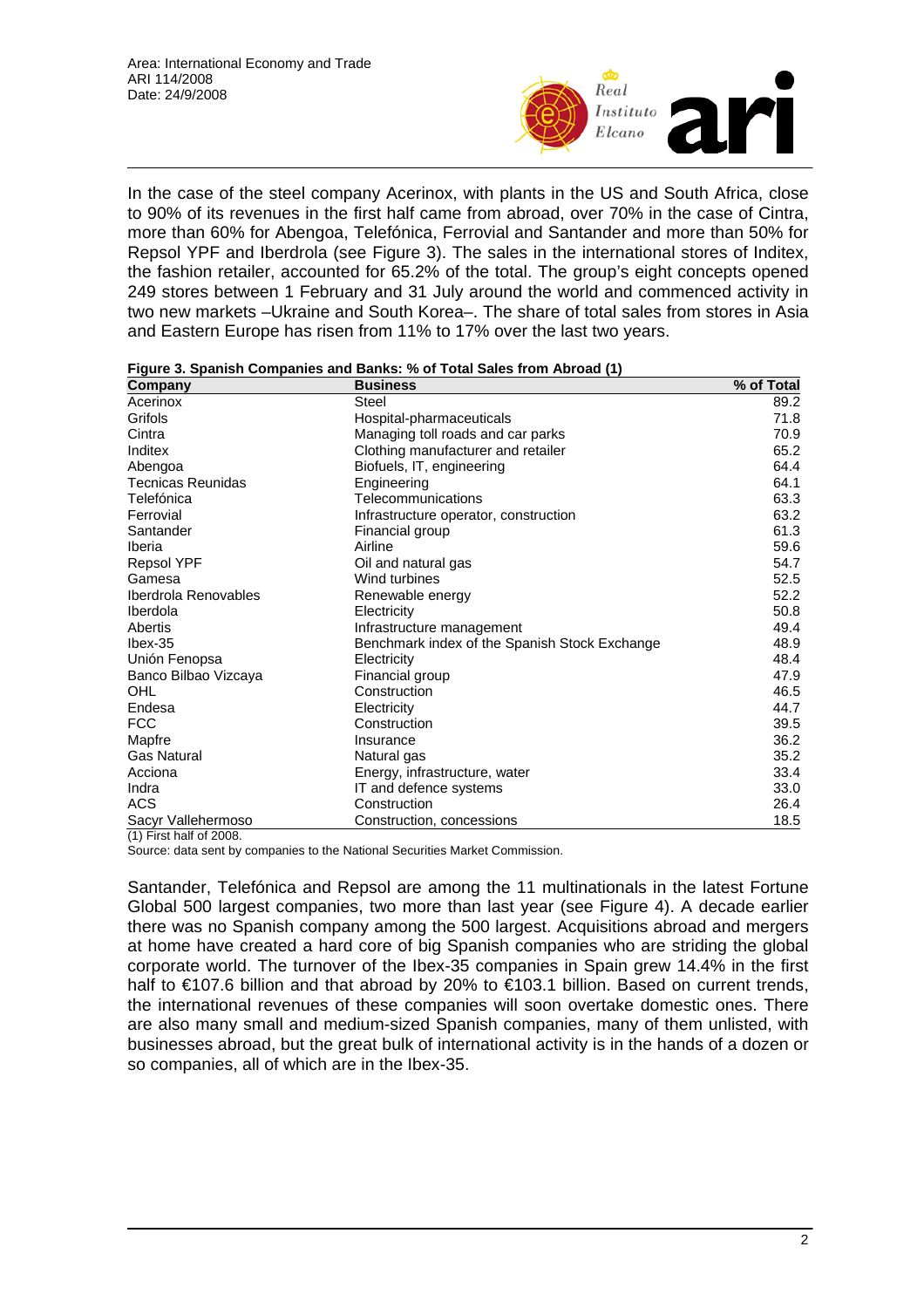

| <b>Country Rank</b> | Company                   | Global 500 Rank | 2007 Revenues<br>(US\$ millions) |
|---------------------|---------------------------|-----------------|----------------------------------|
| $\mathbf{1}$ .      | Santander                 | 58              | 89,295                           |
| 2.                  | Telefónica                | 76              | 77,254                           |
| 3.                  | <b>Repsol YPF</b>         | 92              | 67,006                           |
| 4.                  | <b>BBVA</b>               | 134             | 51,449                           |
| 5.                  | Endesa                    | 258             | 30,018                           |
| 6.                  | ACS                       | 270             | 29,171                           |
| 7.                  | Cepsa                     | 313             | 25,853                           |
| 8.                  | <b>Iberdrola</b>          | 339             | 23,910                           |
| 9.                  | Grupo Ferrovial           | 424             | 20,062                           |
| 10.                 | Fomento de Construcciones | 440             | 19,267                           |
| 11.                 | Mapfre Group              | 463             | 17,984                           |

Source: Fortune.

 $\overline{a}$ 

The downside of this, of course, is that it makes the Spanish stock exchange as a whole vulnerable to crises in parts of the world, such as Latin America, where these companies have a significant proportion of their business. This was more the case, however, a few years ago, although it never happened. Since then there has been a diversification away from Latin America and into Europe and Asia, thereby making some of the largest players, such as Santander, Telefónica and Repsol, less dependent on a particular area. And Latin America's economic fundamentals are generally much better.

But for their acquisitions abroad the share prices of the Ibex-35 companies might well have fallen even more than they have done so this year because without them the profits of these companies would have risen much more modestly, or perhaps even declined, because of Spain's economic slowdown. This is particularly the case of the banks Santander and BBVA which have strikingly bucked the downward international trend in their sector's profits. Another factor behind their success and one whose importance cannot be overstated is that these banks escaped the impact of the American junk mortgage crisis as they did not invest in products guaranteed by subprime assets and they followed very prudent risk management criteria in their lending. In both these areas the Bank of Spain has been a very effective regulator.

Both Santander and BBVA are among the top 50 financial transnational corporations ranked by UNCTAD's Geographic Spread Index (GSI), respectively in  $22^{nd}$  and  $35^{th}$ positions. The GSI is calculated as the square root of the Internationalisation Index (II) multiplied by the number of countries in which a bank has affiliates and the II, in turn, is calculated as the number of foreign affiliates divided by the number of all affiliates (only majority-owned ones). Santander's GSI was 40 and BBVA's 31. Citigroup was top with 70.

Spain also moved up the ranking in UNCTAD's latest outward FDI Performance Index, based on indices derived from three-year moving averages of data on FDI flows and GDP for the three years immediately preceding the year in question including that year. Spain is 13<sup>th</sup> out of 20 countries in the 2007 index ( $14<sup>th</sup>$  in 2006) and the countries above it are all much smaller. The top ranked is Luxembourg, followed by Iceland and Hong Kong. Three of Spain's companies –Telefónica, Repsol YPF and Endesa– are among the world's top 100 non-financial transnational corporations ranked by foreign assets (based on 2006 figures<sup>1</sup>). Their respective positions are 11<sup>th</sup>, 43<sup>rd</sup> and 54<sup>th</sup>. In the Transnationality Index (TNI), calculated as the average of foreign assets to total assets, foreign sales to

<sup>&</sup>lt;sup>1</sup> Endesa is no longer a Spanish company as it has been  $67\%$  owned by Italy's Enel since October 2007.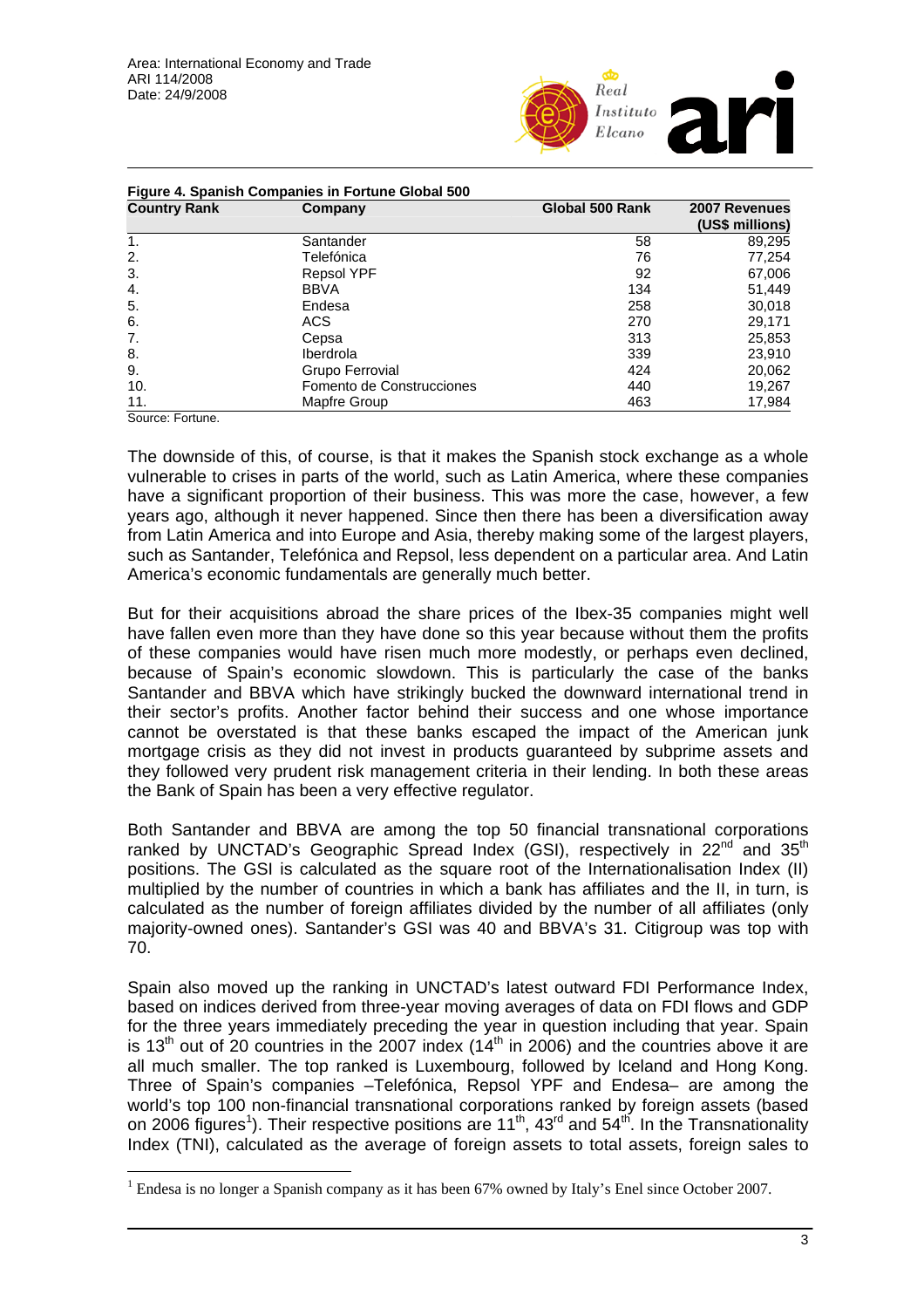

total sales and foreign employment to total employment, Telefónica's TNI was 69%, Repsol's 55% and Endesa's 49%.

### *The Banks*

Santander, the largest bank in the euro zone by market value, and BBVA are among the few global banks to emerge from the credit crisis unscathed. Santander reported a 6% year-on-year increase in first-half net profits. Stripping out the €582 million capital gain in the same period of 2007 from the sale of stakes in banks in Italy and Portugal, the annual increase in net profit on a like-for-like basis was 22% to €4.73 billion. Despite the market turmoil, Santander is sticking to its forecast (made last year) of profits for the whole of 2008 of €10 billion (+10.3%). BBVA's first-half net profits before non-recurrent items rose 11.6% to €2.9 billion and, including one-offs, they were 7.9% lower at €3.1 billion. These figures are in marked contrast to the losses of major US banks.

Continental Europe generated 54% of Santander's profits in the first half compared with 59% in 2004 when the bank moved into the UK and bought the mortgage lender Abbey, the UK's sixth-largest bank. The UK accounted for 14% of profits and Latin America for 32% (41% in 2004), with Brazil providing 11% of profits, Mexico 8% and Chile 6%.

At a dinner in the City of London in July, when the magazine *Euromoney* named Santander the world's best bank for the year, Emilio Botín, Santander's Chairman, delivered a tongue-in-cheek lecture on the basic tenets of banking via a video message broadcast that the chairmen of failed banks must bitterly regret not heeding. 'If you don't fully understand an instrument, don't buy it. If you would not buy a specific product for yourself, don't try to sell it. If you do not know your customers very well, don't lend them any money', he said. 'If you do these three things, you will be a better banker, my son'. It is advice that has stood Santander in good stead.

While many of its peers were reeling from the fall out from the subprime crisis and other problems, Santander took another bold step in the UK in retail banking, a business it knows inside out, and last July reached an agreement with Alliance and Leicester (A&L) to buy the beleaguered UK mortgage bank for little more than A&L's book value, once it had fully written down the value of the complex debt securities in A&L's treasury portfolio. As a result of this purchase, Abbey is three years ahead of its expansion plan as it no longer needs to open 300 new branches in order to attain critical mass.

When Santander first negotiated with A&L at the end of 2007 A&L's shares were worth more than double the price implied by its €1.57 billion offer, accepted by A&L's shareholders in September. These discussions broke down and in the intervening months A&L's share price plummeted. The humiliated A&L had no option but to accept the subsequent unsolicited bid. Santander expects the deal to generate a return on its investment of 19% within three years. It would not be surprising if Santander seized more opportunities.

Santander has also strengthened its presence in Latin America as a result of its participation last year (with €19.8 billion) in the Royal Bank of Scotland-led consortium that won control of the Dutch bank ABN Amro. Santander acquired Amro's subsidiary in Brazil, Banco Real. The combination of Santander's Banespa and Real created the second-largest bank in Brazil in terms of deposits and the third by network size (with a market share of 12%). In the south/south-east, the source of two-thirds of the Brazilian GDP, the market share of the combined bank is 16%. Real provides a presence in areas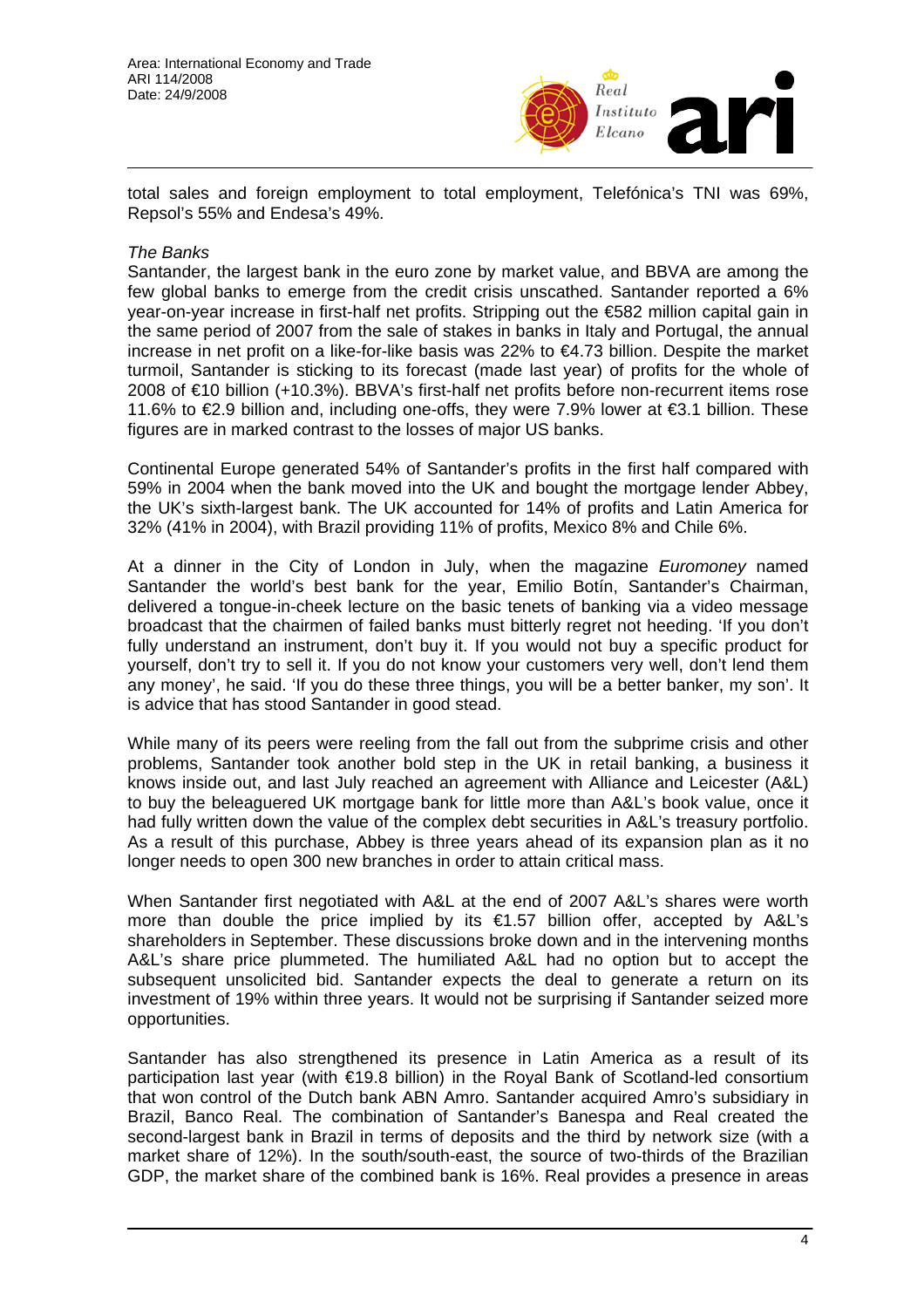

where Santander is underrepresented, such as Rio de Janeiro and Minas Gerais, while Santander is strong in regions where Real is weaker, such as Rio Grande do Sul. Santander and Real also have a complementary business mix: Real is stronger in areas such as mass market, consumer loans and SMEs, whilst Santander is stronger in affluent banking and business/corporate banking. Santander's market share in Latin America as a whole increased to between 10% and 15% in all major products.

BBVA's bank in Mexico, meanwhile, generated 32% of its total profits excluding one-offs in the first half of 2008, its banks in the US 5.6% and South America 12%. While Santander has been focusing recently on Europe for new acquisitions, BBVA increased its presence in Asia in June when it agreed to spend €800 million on raising its stakes in two units of Citic Group, the Chinese financial group. It has roughly doubled its stake in Citic Bank, China's seventh-largest lender by assets, to around 10% and its holding in Citic International Financial Holdings, a Hong Kong-listed subsidiary of Citic Group.

## *Infrastructure Companies*

Spain's infrastructure companies are also obtaining a growing share of their profits from international business. Ten of the world's 100 largest infrastructure transnational corporations ranked by foreign assets are Spanish (based on 2006 figures). The largest is the telecommunications conglomerate Telefónica whose foreign assets represented 71% of its total assets of US\$143.5 billion. Solid results from Latin America have enabled the company to weather weak growth in its domestic market. Its first-half net profits in 2008 were 29% higher year-on-year at €3.6 billion, after stripping out extraordinary items. Net client adds in Latin America increased 8.9 million in the year to June.

The infrastructure commitments of Spanish companies amounted to US\$65.1 billion between 1996 and 2006 (see Figure 5). Thirteen of the 50 largest foreign investors in infrastructure in Latin America and the Caribbean were Spanish compared with nine US companies.

| Company                                | Total  | Energy | <b>Telecom</b> | <b>Transport</b> | Water |
|----------------------------------------|--------|--------|----------------|------------------|-------|
| Telefónica                             | 24,785 |        | 24,785         |                  |       |
| Iberdrola                              | 8,988  | 8.775  |                |                  | 213   |
| Endesa                                 | 6,806  | 6,806  |                |                  |       |
| Grupo ACS                              | 4.623  | 378    |                | 4,103            | 142   |
| Unión Fenosa                           | 4,495  | 2,930  |                | 1,565            |       |
| Agbar                                  | 4,032  |        |                |                  | 4,032 |
| OHL                                    | 2,870  |        |                | 2,794            | 76    |
| Sacyr Vallehermoso                     | 2,041  |        |                | 2,029            | 12    |
| AENA                                   | 1.774  |        |                | 1.774            |       |
| Grupo Acciona                          | 1.391  |        |                | 1,391            |       |
| Elecnor                                | 1,268  | 1,268  |                |                  |       |
| Grupo Ferrovial                        | 1,050  | 1,050  |                |                  |       |
| Abengoa                                | 1.013  | 1.013  |                |                  |       |
| Total<br>$\overline{\phantom{0}}$<br>. | 65,136 | 22,220 | 24,785         | 13,656           | 4,475 |

|                                           | Figure 5. Spanish Investors in Infrastructure in Latin America and the Caribbean, 1996-2006 (US\$bn) |  |  |
|-------------------------------------------|------------------------------------------------------------------------------------------------------|--|--|
| $\sim$ $\sim$ $\sim$ $\sim$ $\sim$ $\sim$ |                                                                                                      |  |  |

Source: World Investment Report, 2008, UNCTAD.

A consortium including Abertis (part of ACS) and Criteria Caixa, Abertis's largest shareholder, put in the winning bid of  $\bigoplus$ . 3 billion in May for the privatisation of the Pennsylvania Turnpike, the world's largest-ever toll road privatisation.

It is, however, not all plain sailing. Grupo Ferrovial, the most international of Spain's construction groups, diversified into toll roads in the Americas and acquired the UK airport